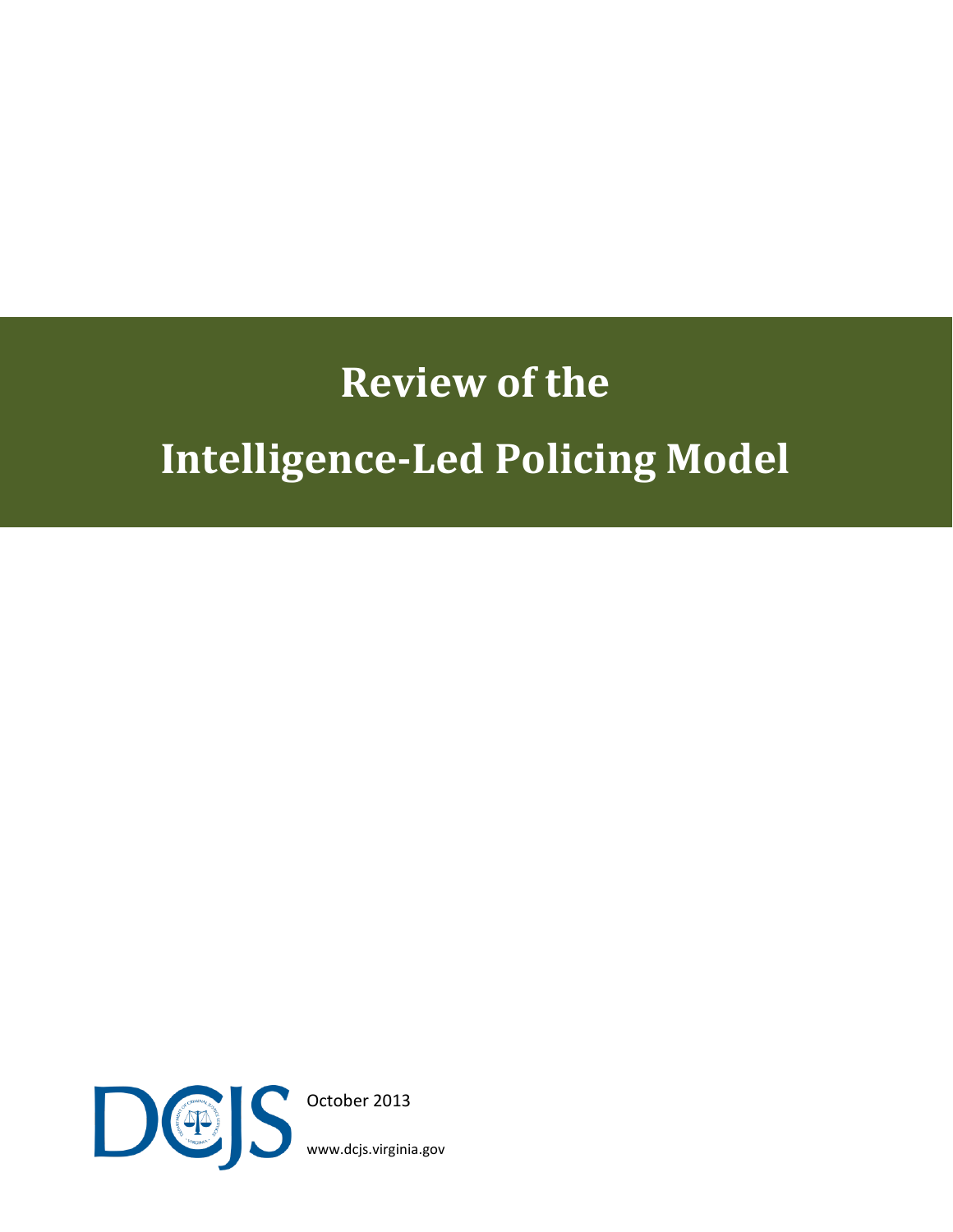### **Review of the Intelligence-Led Policing Model**

### Description and background

Item 393 #6c of the 2013 Budget Bill directed that "The Department of Criminal Justice Services shall review the application of best practices and the potential for utilizing the intelligence-led policing model in Virginia law enforcement agencies. The review shall include consideration of the feasibility of creating incentives for the development of intelligence-led policing in the allocation of state or federal funds available through the department. The department shall report its findings and recommendations to the Governor and the Chairmen of the Senate Finance and House Appropriations Committees by October 15, 2013."

To respond to this directive, the Department of Criminal Justice Services (DCJS) examined reports from federal sources and from other states to examine the principles, practices and implementation issues associated with intelligence-led policing. Major sources used included U.S. Department of Justice offices including the Office of Community-Oriented Policing, Office of Justice Programs, Bureau of Justice Assistance, and Bureau of Justice Statistics. Information was also obtained from the Police Foundation and the New Jersey State Police. A complete list of references used is contained in the Information Sources section at the end of this report. Much of the information contained in this report is excerpted from these references.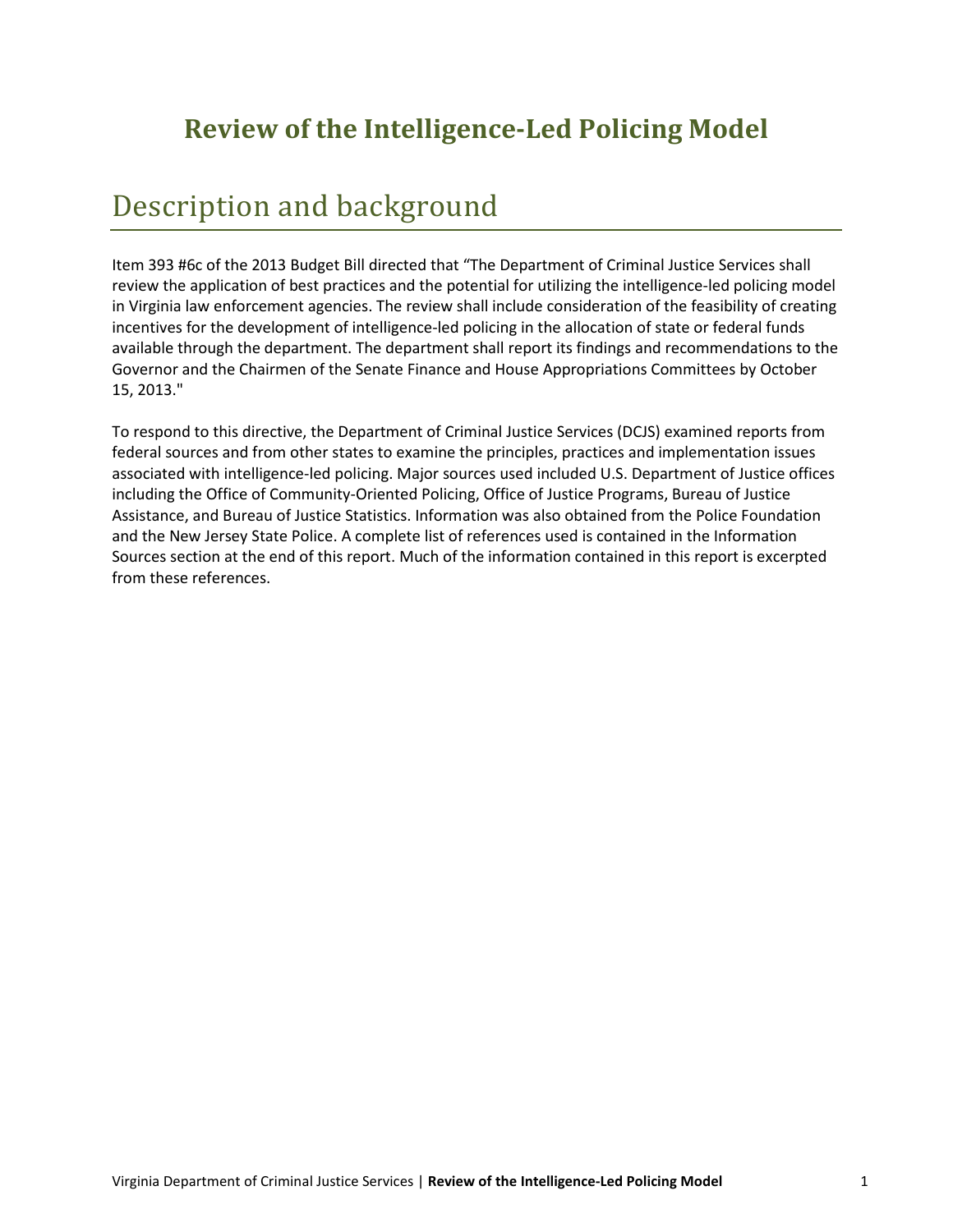### What Is Intelligence-Led Policing?

There is no single definition of intelligence-led policing (ILP). ILP's origins can be traced back to 1973, when the National Advisory Commission on Criminal Justice Standards & Goals called on law enforcement agencies to develop the capacity to gather and evaluate information and to disseminate intelligence in a way that protects individual privacy while curtailing organized crime and public disorder. In 1980, the ILP approach was fostered with the creation of the International Association of Enforcement Intelligence Analysts. A major impetus for ILP came shortly after the September 11, 2001 terrorist attacks on the U.S., and this led to the 2003 U.S. DOJ report *The National Criminal Intelligence Sharing Plan*. The plan's first recommendation stated:

**Recommendation 1:** In order to attain the goals outlined in this Plan, law enforcement agencies, regardless of size, shall adopt the minimum standards for *intelligence-led policing* and the utilization and/or management of an intelligence function as contained in the *National Criminal Intelligence Sharing Plan*. The standards focus on the intelligence process and include elements such as mission of the function, management and supervision, personnel selection, training, security, privacy rights, development and dissemination of intelligence products, and accountability measures.

In 2007, the Police Foundation published *Integrated Intelligence and Crime Analysis: Enhanced Information Management for Law Enforcement Leaders*. It defined ILP for law enforcement agencies as "an integrated analysis model" which combines and uses the information collected by both law enforcement intelligence units and crime analysis units.

"By blending crime analysis with criminal intelligence it is suggested that crime analysis can provide the w*hat is happening* picture of the criminal environment and criminal intelligence can provide the *why it is happening*. These two components used in combination are essential to a more complete understanding of criminality necessary to formulate effective crime reduction and prevention strategies. The integrated analysis model will allow executives to see the big picture of criminality and from this knowledge access a wider range of enforcement options. Furthermore this can allow a more fluid response to crime one that is based on a realistic model of analysis that better mimics the criminal environment."

— The Police Foundation, 2007

ILP requires a greater integration of covert information, criminal intelligence, and crime analysis to better manage risk and to support proactive policing that targets enforcement and promotes crime prevention. This new approach requires police leaders to learn and embrace a new way of thinking about knowledge and risk, and it also demands a new organizational approach for the police department.

The Bureau of Justice Assistance (*Navigating Your Agency's Path To Intelligence-Led Policing*, 2009) points out the importance of understanding what ILP *is not.* "It is important to note that ILP is not a new policing model but, rather, an integrated enhancement that can contribute to public safety. The ILP process can provide a meaningful contribution by supporting the agency's existing policing strategy, whether it is community-oriented policing, problem-oriented policing, or other methodology." Furthermore, "ILP is not and should not be confused with CompStat or other statistical management tools; ILP is purely a complementary process to these tools."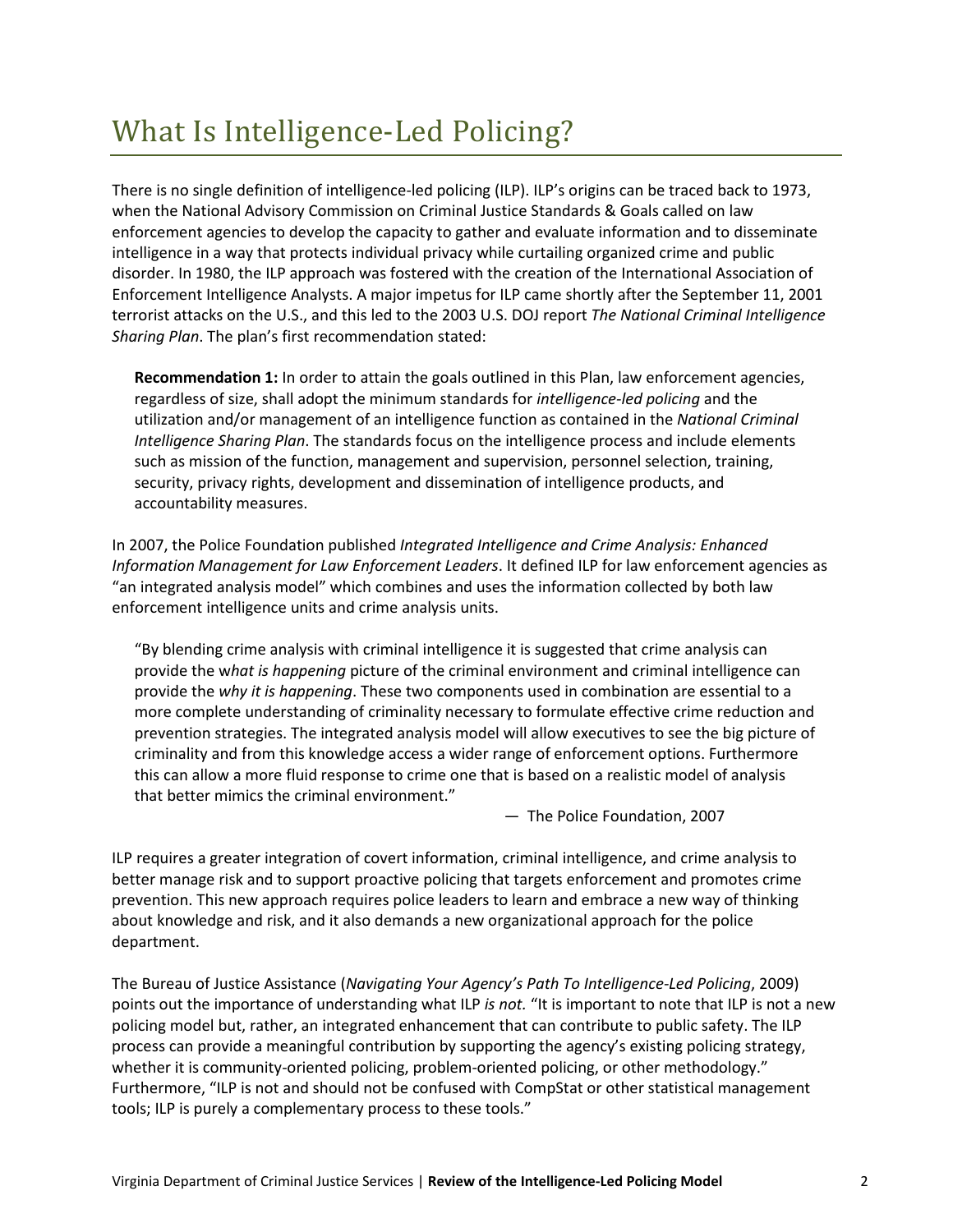Some police agencies mistakenly report that they are using intelligence-led policing when they are instead using CompStat. ILP is not a statistical process; it is a management method. Furthermore, other agencies mistakenly report they are using ILP when they are using community policing or problemsolving policing.

"The public, and indeed many within policing, think that we already do this. There are few calls for local police to move toward an integrated analysis solution because they think we are there already."

— Supervisor, Crime Analysis Unit, Alexandria Virginia Police Department

Various other law enforcement reports have provided other similar definitions of intelligence-led policing:

"Intelligence-led policing is defined as *the collection and analysis of information to produce an intelligence end product designed to inform law enforcement decision making at both the tactical and strategic levels."*

— National Criminal Intelligence Sharing Plan, US DOJ

"Intelligence-led policing is a collaborative philosophy that starts with information, gathered at all levels of the organization that is analyzed to create useful intelligence and an improved understanding of the operational environment. This will assist leadership in making the best possible decisions with respect to crime control strategies, allocation of resources, and tactical operations."

— Practical Guide to Intelligence-led Policing, New Jersey State Police

"The collection and analysis of information related to crime and conditions that contribute to crime, resulting in an actionable intelligence product intended to aid law enforcement in developing tactical responses to threats and/or strategic planning related to emerging or changing threats."

> — Law Enforcement Intelligence: A Guide for State, Local, and Tribal Law Enforcement, 2<sup>nd</sup> Edition, US DOJ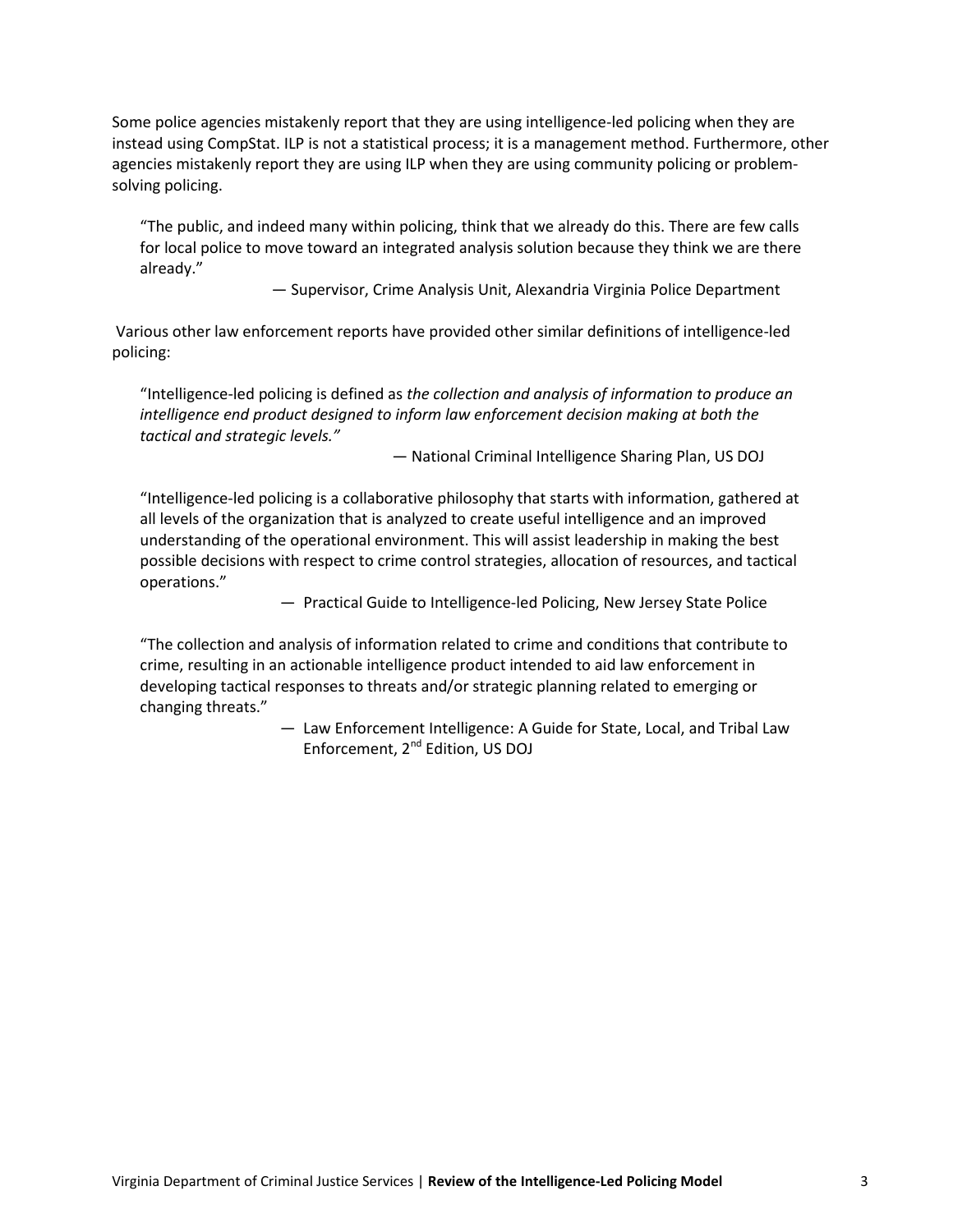### Potential Benefits of Intelligence-Led Policing

The overall benefit of ILP is that it supports an agency's operations so that it can focus its limited resources as effectively as possible, to achieve the greatest crime prevention and reduction outcomes.

*Integrated Intelligence and Crime Analysis: Enhanced Information Management for Law Enforcement Leaders* (2007) cites the following benefits ILP can bring to the overall operations of a law enforcement agency:

#### **The big picture**

Few law enforcement decision makers receive regular briefings from both intelligence officers and crime analysts. Generally their information flow tends to be dominated by one or the other. This is to the detriment of any attempt to gain a holistic picture of the criminal environment.

#### **Increased enforcement options**

If crime analysts generally produce areas for targeted patrol, and intelligence analysts usually produce offender target packages, an integrated analysis can suggest a broader range of tactics and can give an operational commander the opportunity to weigh a greater number of options.

#### **Cheaper in the long run**

While there may be some initial costs involved in merging functions, there will be long-term benefits from merging databases, software, and computing resources, as well as training. The impact on crime reduction activity will also extend a benefit to the community.

#### **A fluid response to crime**

Offenders do not compartmentalize their criminal activity. This should be obvious to anyone who has examined the criminal records of most offenders. They often have previous convictions for drugs, vehicle-related crime, property crime, and violent offending. Why then should the analytical arm of the police department respond by compartmentalizing the analysis function?

#### **A realistic analysis model**

Members of gangs and organized criminal enterprises are of interest to law enforcement because they commit crime, but much of that recorded crime is analyzed by crime analysts. It is more realistic to examine both crime patterns and individual behaviors together.

#### **A single point of contact for interagency communication**

Communicating between agencies within law enforcement is often hampered by the bewildering array of individual analytical units that larger agencies often have. For example, agencies might have narcotics, street gang, and robbery intelligence units, as well as a Compstat unit. The integrated model removes their barriers and increases the opportunities for better coordination with outside agencies.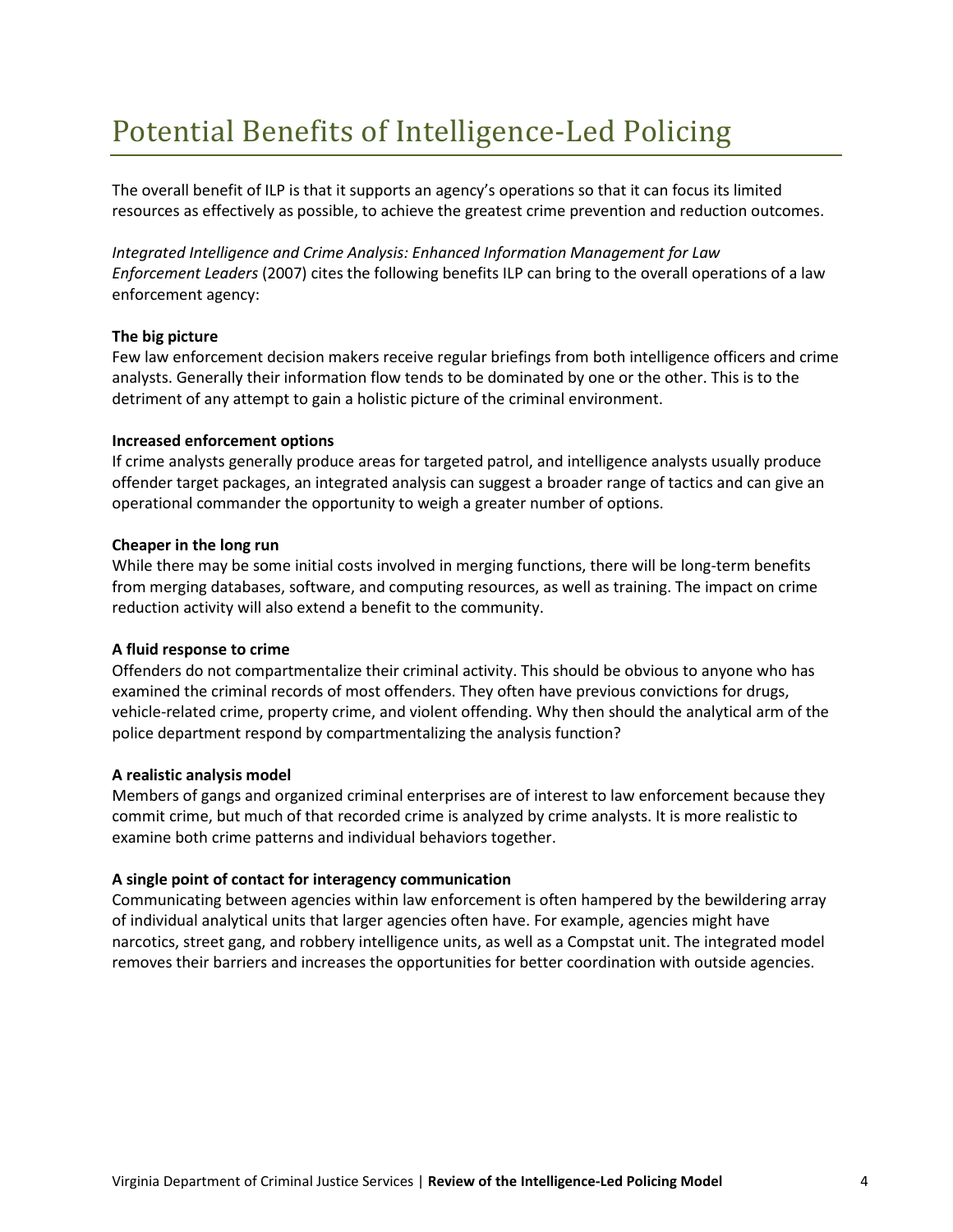## Steps for Implementing Intelligence-Led Policing in an Agency

Numerous reports on ILP stress that there is no single, one-size-fits-all method to implementing ILP in a law enforcement agency. The size of the agency, complexity of the threat environment, the local political environment, and resource availability within each jurisdiction vary greatly across the country. Therefore, how ILP implementation "looks" within each agency will vary accordingly.

*Integrated Intelligence and Crime Analysis: Enhanced Information Management for Law Enforcement Leaders* (2007) cites the following ways in which a police department can move toward an integrated analysis model:

#### **Become intelligence-led**

A reactive police department will not benefit from intelligence-led policing. Instill attitudes in the organization that value objective intelligence and analysis.

#### **Police chiefs should work closely with analysts**

This will produce better analytic products, and signal that the department values intelligence.

#### **Co-locate analysis and intelligence functions close to decision-makers**

This will enhance contacts between the people who make policy and the people who supply them with their information.

#### **Articulate the analytic vision within the agency**

Make it formal and clear that the aim is to combine crime analysis and criminal intelligence.

#### **Make the case for integrated analysis**

Demonstrate the value of the bigger decision-making options available with a more integrated, complete picture of crime and criminality.

#### **Create integrated reporting mechanisms**

Formalize the connection between all analysis that occurs and the department's decision-makers.

#### **Develop informal information-exchange mechanisms**

In addition to formal channels, analysts need a way to gather information from a variety of sources including patrol officers and investigators.

#### **Consciously collect feedback and respond to criticism**

Track how intelligence and analytic products are used and what results from their use.

#### **Create an analysis users group**

Crime analysts and intelligence staff should jointly examine and identify what products should go to law enforcement executives.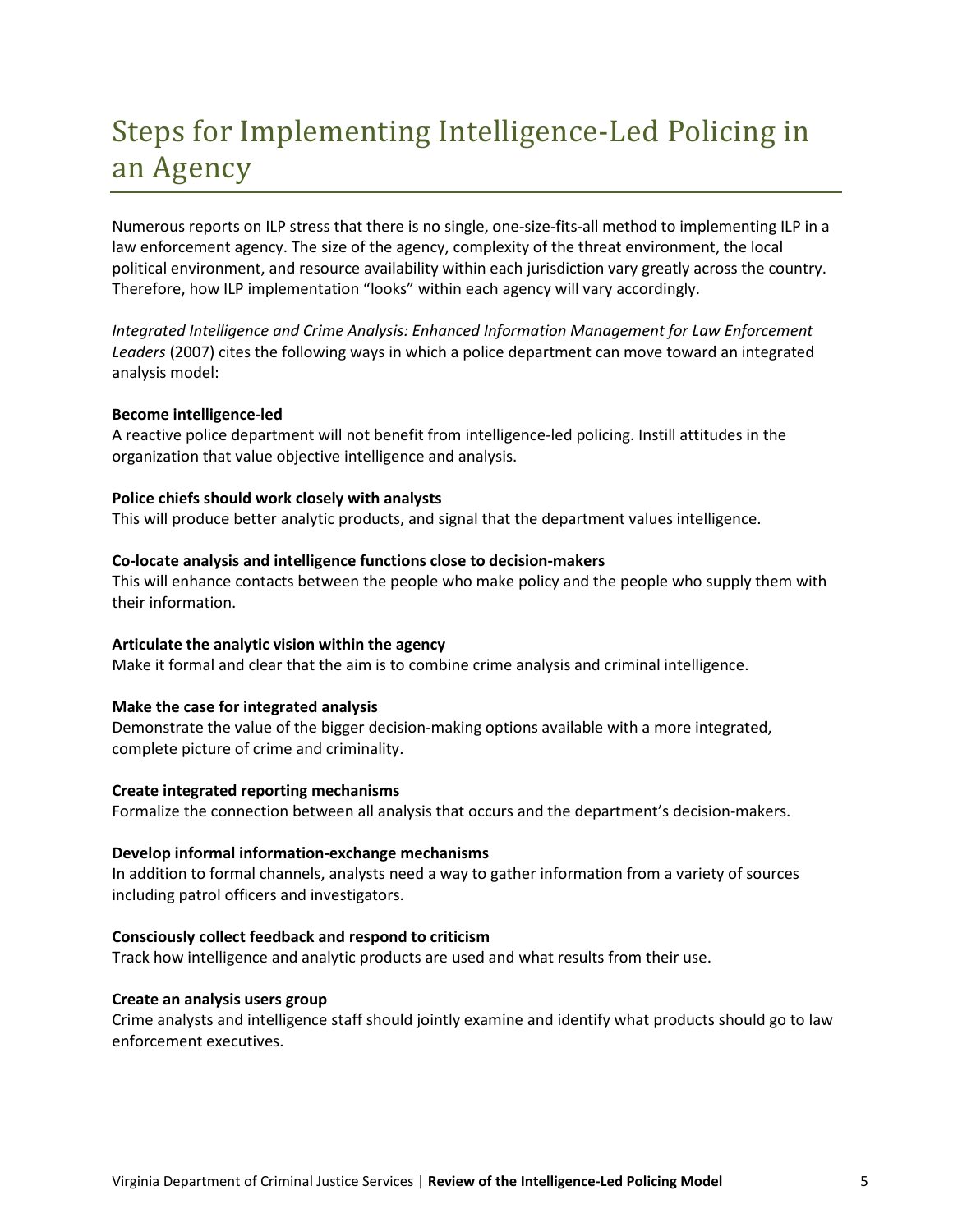#### **Get over the whole security issue**

Overcome the perceptions of sub-units that they cannot share their information with other analysts in the department because it is too important and sensitive to share.

#### **Develop technology solutions but do not fixate on them**

Technology cannot overcome organizational and cultural barriers.

#### **Be realistic about what can be achieved in your agency**

Smaller agencies may have to combine crime analysis and intelligence functions, and tactical products will be the major product. How much of the above you can achieve will be limited by your resources.

The U.S. Department of Justice also points out that agencies which chose to adopt ILP should implement a privacy policy. If they already have a privacy policy, it should be reviewed and, if necessary, amended to ensure that it protects individuals' privacy, civil rights, and civil liberties.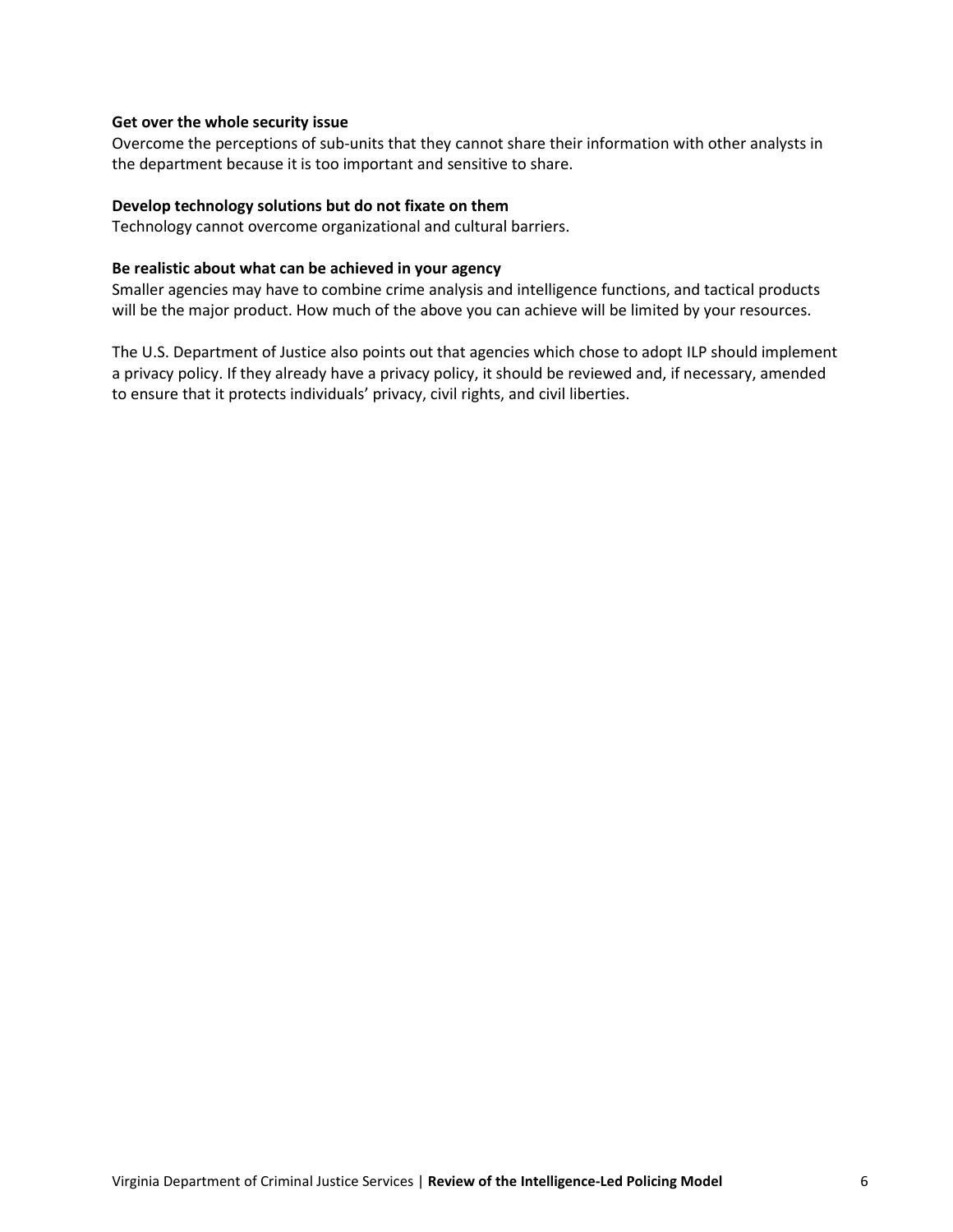### Best Practices in Intelligence-Led Policing

Federal agencies and various states have identified best practices for developing and implementing intelligence-led policing. The Global Justice Information Sharing Initiative Intelligence Working Group Training Committee adopted the IACP's training recommendations that all levels of law enforcement need to be trained in intelligence. Otherwise, intelligence could become solely the focus of a small unit within the department, rather than being part of the core mission in which all levels of the department are involved.

The IACP training standards below are excerpted from the *National Criminal Intelligence Sharing Plan*  published in 2003 by the U.S. Department of Justice, Bureau of Justice Assistance.

#### **Law Enforcement Officers**

Core Training Objectives

- Law enforcement officers will understand the criminal intelligence process and its ability to enhance their contributions to the criminal justice system.
- Law enforcement officers will be provided with information on available data systems, networks, and resources.
- Law enforcement officers will be able to identify key signs of criminal activity and procedures for collecting data on and reporting such activity.
- Law enforcement officers will gain an understanding of the legal, privacy, and ethical limitations placed on the collection of criminal intelligence information.

#### Training Length and Delivery

The two-hour training for law enforcement officers should be presented in an academy classroom environment (basic training or in-service), during roll calls, or through video teleconference. Training materials should be developed and provided to state-level training standards boards for inclusion into basic training curricula.

#### **Law Enforcement Executives**

Core Training Objectives

- Executives will understand the criminal intelligence process and its role played in enhancing public safety.
- Executives will understand the philosophy of intelligence-led policing and their own role in the *National Criminal Intelligence Sharing Plan*.
- Executives will understand the legal, privacy, and ethical issues relating to criminal intelligence.
- Executives will be provided with information on existing criminal information sharing networks and resources available in support of their agencies.

#### Training Length and Delivery

Training is four hours and should be delivered in a classroom-style or conference environment whenever possible. Training should be delivered by other law enforcement executives or executives in combination with intelligence professionals.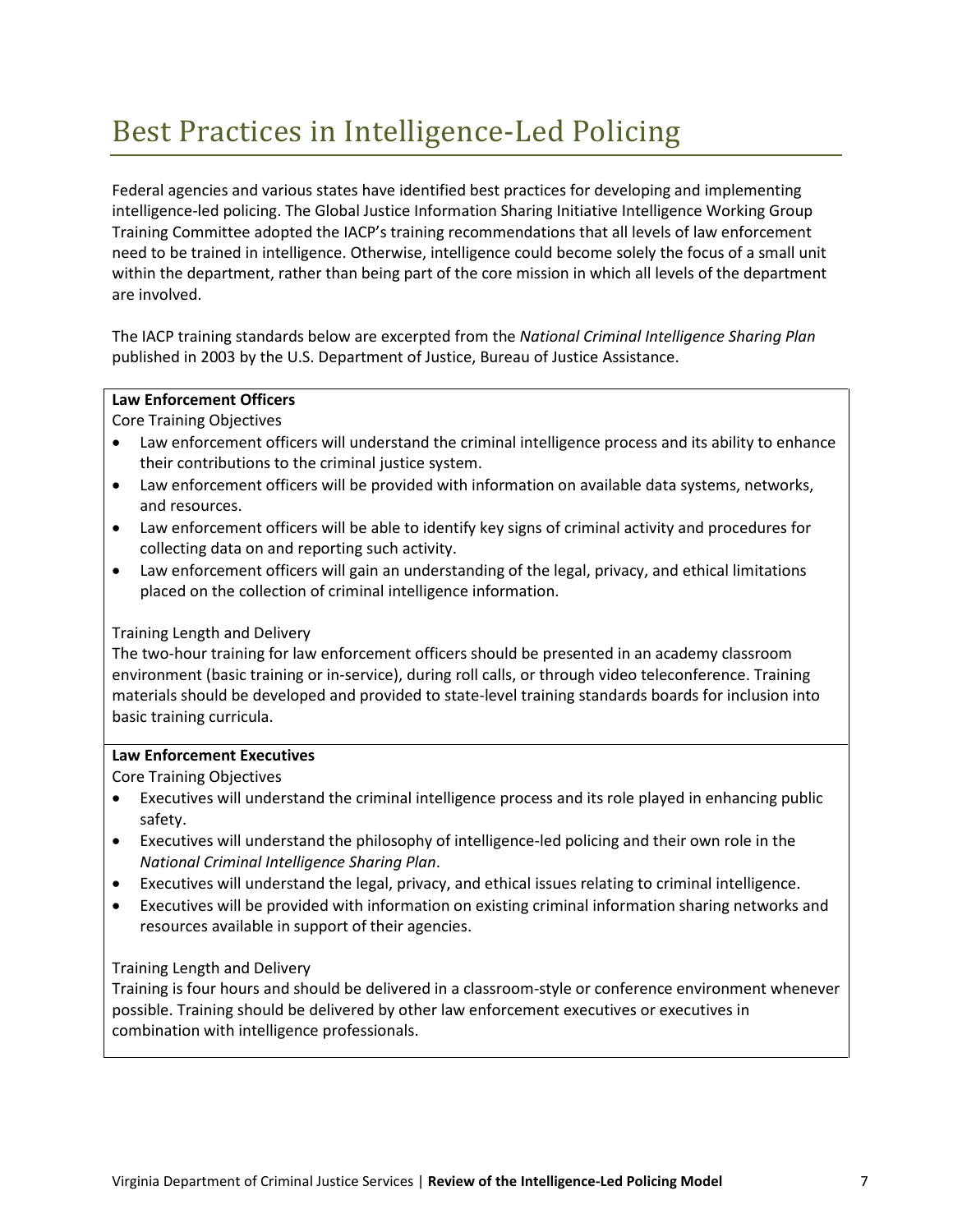#### **Intelligence Commanders/Supervisors**

Core Training Objectives

- Managers will understand the criminal intelligence process, intelligence-led policing, and their roles in enhancing public safety.
- Managers will be provided with information on training, evaluating, and assessing an effective criminal intelligence function.
- Managers will understand the unique issues of a criminal intelligence unit, including personnel selection, ethics, developing policies and procedures, and promoting intelligence products.
- Managers will understand the principles and practices of handling sensitive information, informant policies, and corruption prevention and recognition.
- Managers will understand the legal and privacy issues surrounding the criminal intelligence environment.
- Managers will understand the processes necessary to produce tactical and strategic intelligence products.
- Managers will be provided with information on criminal information sharing systems, networks, and resources available to their agencies.
- Managers will understand the development process and implementation of collection plans.

#### Training Length and Delivery

The intelligence commanders/supervisors training is 24 hours and should be delivered in a classroom environment. Regional or statewide training of intelligence commanders would probably be the best approach.

#### **Intelligence Officers/Collectors**

Core Training Objectives

- Intelligence officers will understand the criminal intelligence process and their critical role in the process.
- Intelligence officers will understand the legal, ethical, and privacy issues surrounding criminal intelligence and their liability as intelligence information collectors.
- Intelligence officers will be provided with information on Internet resources, information sharing systems, networks, and other sources of information.
- Intelligence officers will gain an understanding of the proper handling of criminal intelligence information, including file management and information evaluation.
- Intelligence officers will understand the processes of developing tactical and strategic products and experience the development of some products.
- Intelligence officers will experience the development of criminal intelligence from information through the critical thinking/inference development process.
- Intelligence officers will understand the tasks of building and implementing collection plans.

#### Training Length and Delivery

The intelligence officer/collector training is 40 hours long and should be delivered in a classroom environment. Delivery at the statewide or regional level by local, state, and federal police training agencies, intelligence professional associations, and/or qualified private law enforcement training companies would probably be the best approach.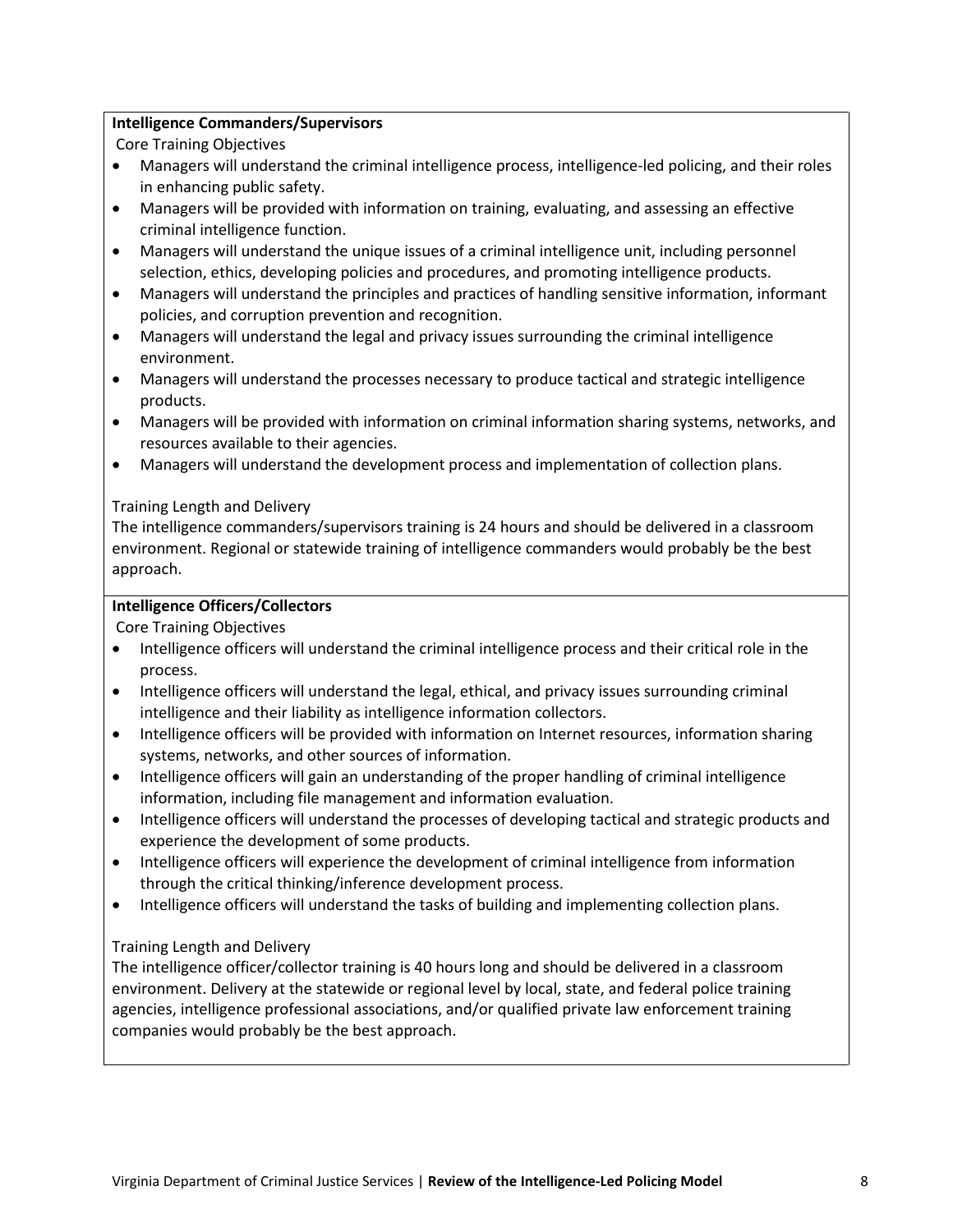#### **Intelligence Analysts**

Core Training Objectives

- Intelligence analysts will understand the criminal intelligence process, intelligence-led policing, and their roles in enhancing public safety.
- Analysts will understand the importance of the *National Criminal Intelligence Sharing Plan* and the role it plays in reducing crime and violence throughout the country.
- Analysts will gain an understanding of the proper handling of criminal intelligence information, including file management and information evaluation.
- Analysts will experience the development of intelligence through the processes of critical thinking, logic, inference development, and recommendation development.
- Analysts will understand the tasks of building and implementing collection and analytic plans.
- Analysts will be familiar with the legal, privacy, and ethical issues relating to intelligence.
- Analysts will be provided with information on research methods and sources including the Internet, information sharing systems, networks, centers, commercial and public databases, and other sources of information.
- Analysts will demonstrate a practical knowledge of the methods and techniques employed in analysis including, but not limited to crime-pattern analysis, association analysis, telephone-record analysis, flow analysis, spatial analysis, financial analysis, and strategic analysis.
- Analysts will be familiar with the skills underlying analytic methods including report writing, statistics, and graphic techniques.
- Analysts will be familiar with available computer programs that support the intelligence function, including database, data/text mining, visualization, and mapping software.

#### Training Length and Delivery

The intelligence analyst training is a minimum of 40 hours and should be delivered in a classroom environment. The training should be provided by individuals with analytic experience in local, state, or federal police training agencies (that may be training on behalf of those agencies), intelligence professional associations, or qualified private law enforcement training companies.

This is the area of intelligence in which the most training is currently available. Structured courses have been given for three decades, and new or revised models are constantly arising.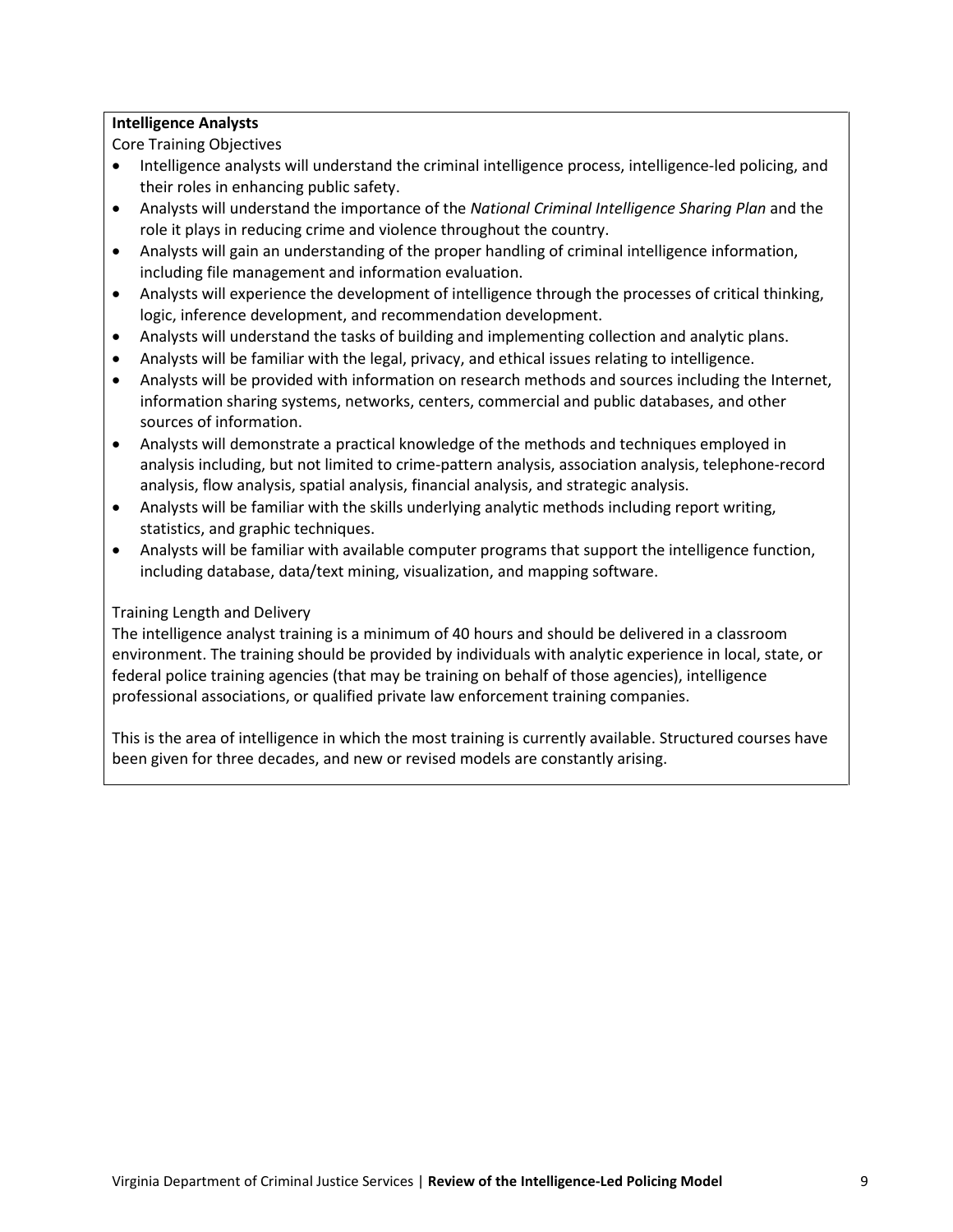#### **Train-the-Trainer**

Core Training Objectives

- Trainers will understand the intelligence process and how it functions.
- Trainers will understand the importance of the *National Criminal Intelligence Sharing Plan* and the role it plays in reducing crime and violence throughout the country.
- Trainers will be provided with information from a variety of sources and how these may be researched and updated.
- Trainers will understand the processes of developing tactical and strategic products.
- Trainers will understand the methods and techniques of adult learning.
- Trainers will be familiar with the use of audiovisual aids available.
- Trainers will be provided with examples of all course materials and guidance on all course exercises.
- Trainers will be aware of the legal, privacy, and ethical issues relating to intelligence.
- Trainers will prepare and present a short module on intelligence.

#### Training Length and Delivery

A train-the-trainer class is 40-plus hours and should be delivered in a classroom environment. However, those being trained should be provided with all Commander/Supervisor and Intelligence Officer training materials in advance so they may become familiar with them. They should also be provided with copies of source material being used in the class (e.g., laws, policies, standards, *Intelligence 2000: Revising the Basic Elements*, etc.) and should be committed to reviewing all of these before attending the class. This would require approximately 25 hours of reading and study.

The train-the-trainer class should be provided by agencies with established intelligence programs and intelligence professional associations.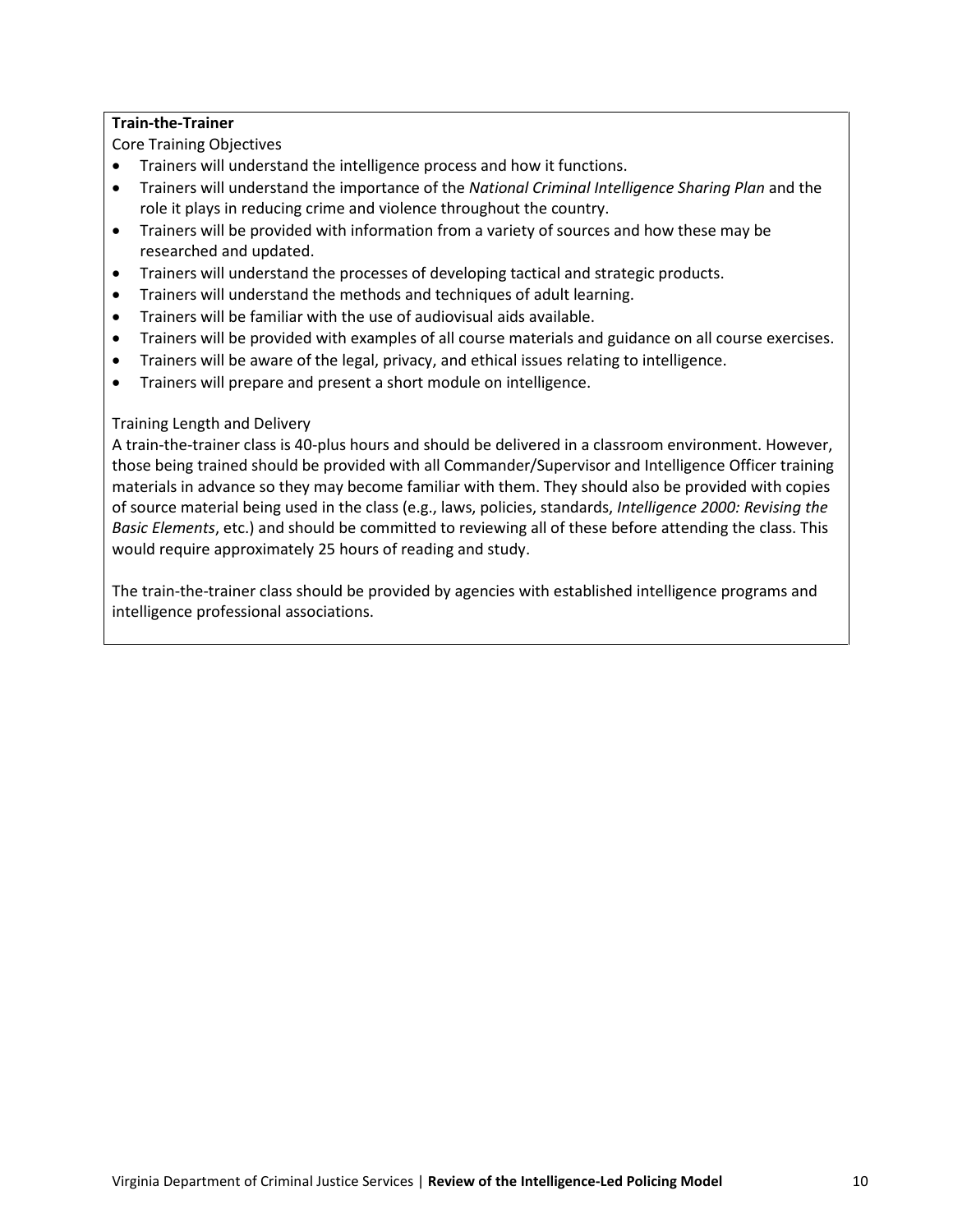# Challenges to Implementing Intelligence-Led Policing

Since ILP differs from how many law enforcement agencies function now, there are many challenges with implementing ILP. Because there is no one type of ILP implementation, this makes the framework flexible for use in all types of agencies, but it also provides some potential impediments. Some of these impediments have been described in various reports on ILP and are excerpted below.

*Integrated Intelligence and Crime Analysis: Enhanced Information Management for Law Enforcement Leaders* (2007) notes the importance of training to overcome barriers to ILP: "Training is the key to change in any organization. The recent emphasis on intelligence reveals that many people involved in law enforcement, from commanders to patrol officers, do not fully understand the intelligence function and what it can accomplish. **This misunderstanding is perhaps the greatest impediment to establishing intelligence-led policing.**"

The following ILP implementation challenges are listed in *Navigating Your Agency's Path to Intelligence-Led Policing* (2009) from the Bureau of Justice Assistance.

#### **Sequence of implementation**

Deciding the order of ILP implementation can be a daunting task. Small agencies or agencies with limited existing analytical functions may see this as overwhelming. It is important to remember that not all agencies will implement every piece of the ILP process. This approach allows agencies to choose those ILP steps that support their policing philosophy.

#### **Perception of a complicated analytical function**

ILP has a significant analytical component; but, not all agencies will employ all of the available analytical capabilities. Agencies can adopt analytical tactics that are relevant and necessary to meet their needs or leverage resources from other entities, such as fusion centers. Intelligence products do not have to be elaborate; they can be as simple as a daily briefing.

#### **Human resources**

Rather than requiring additional manpower, ILP supports the existing staff by providing better intelligence to make more informed decisions. Just as in the case of CompStat's approach to crime control, ILP allows the agencies' manpower to be utilized in a coordinated fashion based on empirical knowledge that supports the organization's priorities in order to effectively manage threats.

#### **Timeliness of data, data accuracy, and data review**

It is important that the data received be provided to the appropriate stakeholders in a timely fashion. It is also equally important to have a data accuracy evaluation and review process. ILP will not be effective with outdated and/or inaccurate data.

#### **Institutionalizing the process**

It is essential that the tenets of ILP be consistently communicated throughout the agency. Without institutionalizing the process, personnel will not fully understand the benefits of this approach. Agency leaders should show personnel relevant results from using ILP.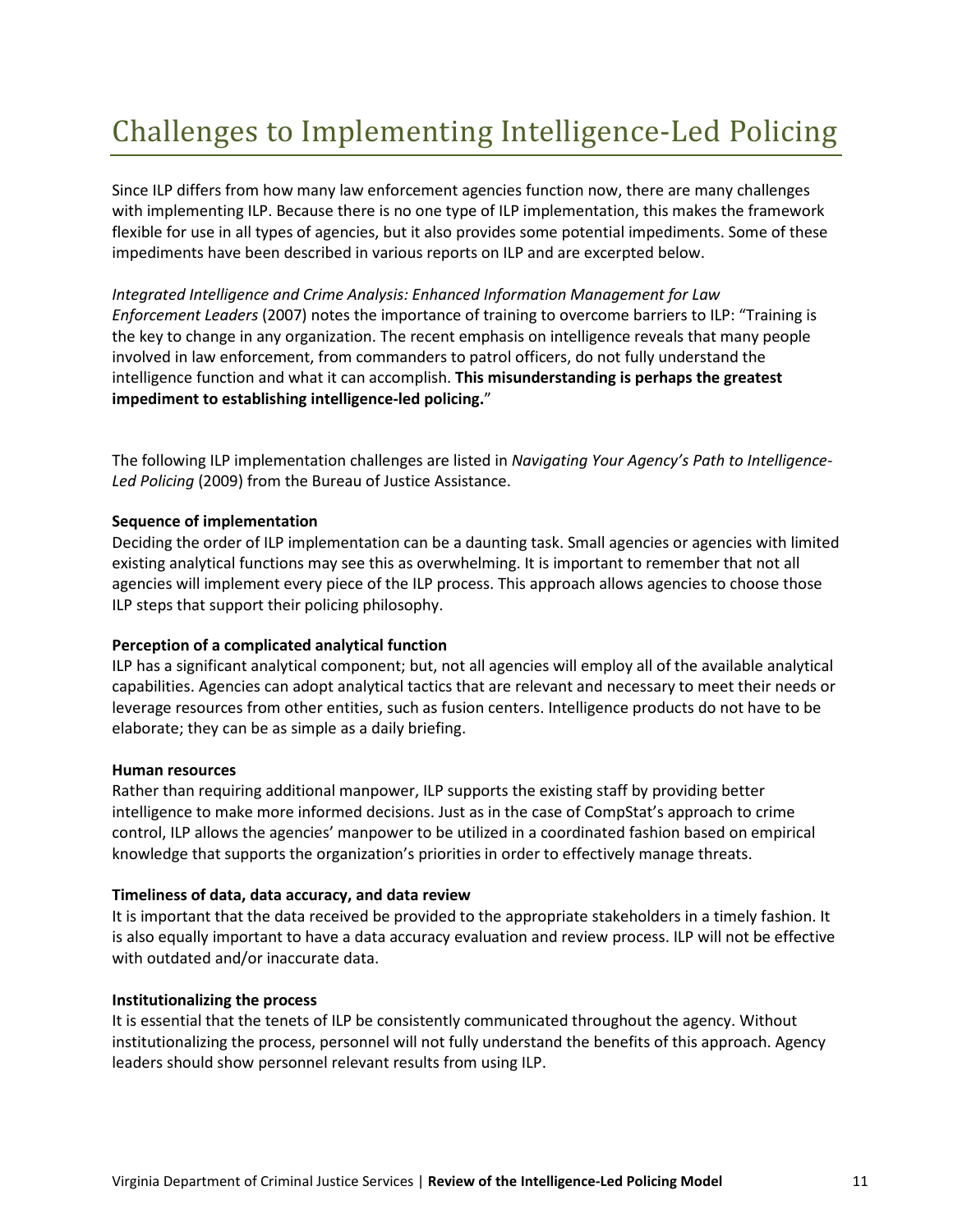#### **Agency business process**

The agency executive should outline the existing agency business process and how ILP will be integrated into the process.

#### **Measuring performance**

To gauge the effectiveness of the ILP implementation, both the process and impact evaluations must be considered. The process evaluation focuses on *how* the initiative was executed and the activities, efforts, and workflow associated with the response. Process evaluations ask whether the response occurred as planned and whether all components worked as intended. Impact evaluations focus on the output of the initiative (products and services) and the outcome (results, accomplishment, impact). Once the evaluations are complete, the results should be used to improve the ILP process.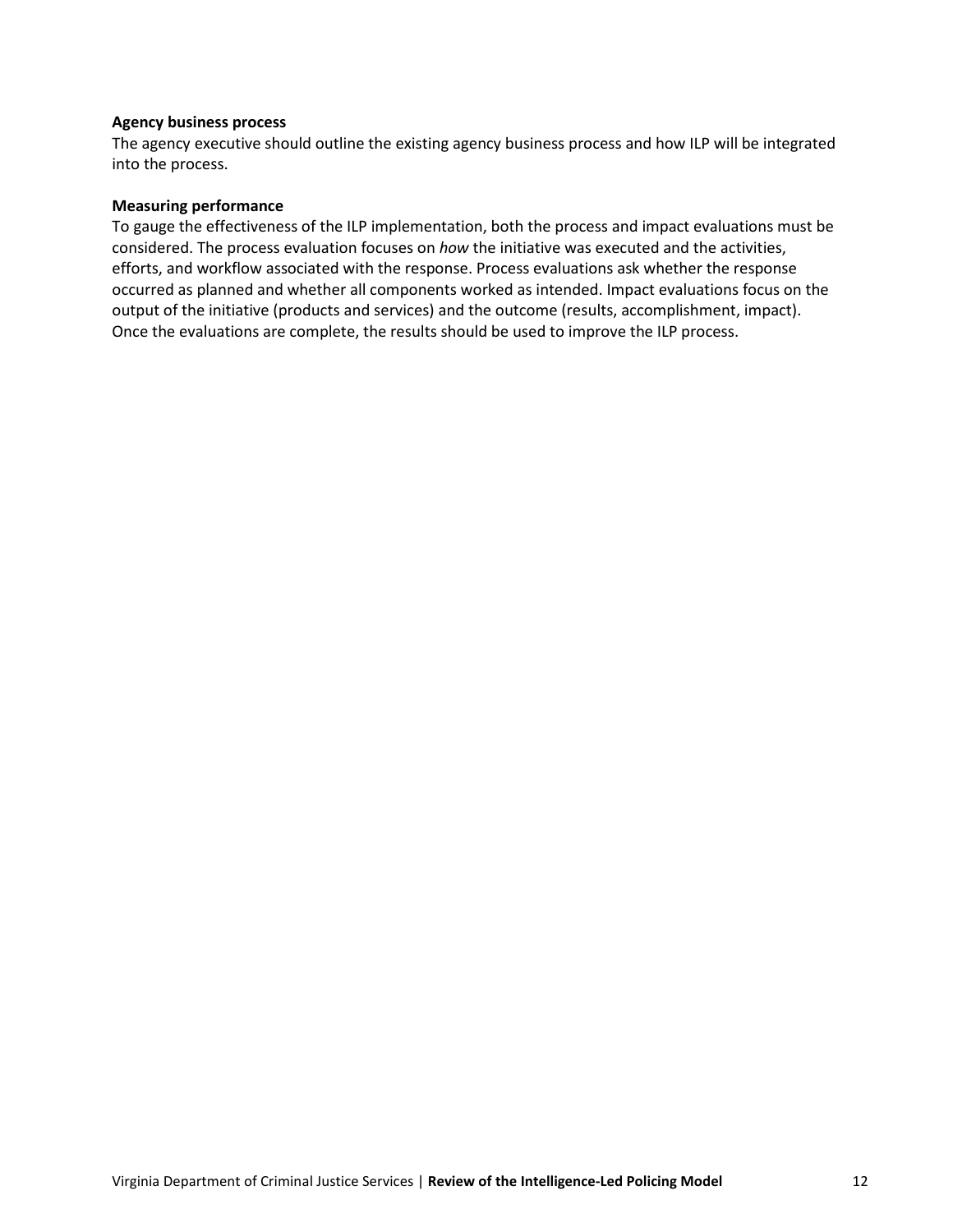# Feasibility of Implementing Intelligence-Led Policing in Virginia

For this review, DCJS also was asked to examine "the feasibility of creating incentives for the development of intelligence-led policing in the allocation of state or federal funds available through the department." Therefore, DCJS reviewed the steps necessary for implementing ILP, recommended best practices for ILP, and known obstacles to implementing ILP. These were then evaluated against the available time, effort and resources which DCJS feels would be necessary, by both DCJS and law enforcement agencies, to implement ILP.

Based on its review, DCJS believes that there are steps that could be taken to encourage the adoption of ILP by Virginia law enforcement agencies. Implementing these steps would need to be done in a way that could benefit agencies of all sizes; particularly given that the majority of Virginia agencies are small (almost 50% have fewer than 25 full-time employees). Some of these steps could be accomplished using existing resources, and other, more substantial steps, would require additional resources to accomplish. These steps are listed below.

Steps to encourage ILP that could be accomplished with existing resources include:

#### **Disseminate Information About ILP on the DCJS Website**

As noted earlier in this report, DCJS has identified a variety of information sources which explain ILP principles and best practices, lay out steps for implementing ILP, and identify impediments to avoid in adopting ILP. The information in these sources is not tailored specifically to the needs and capacities of Virginia agencies, but they could be used as information resources by agencies that are interested in adopting ILP.

#### **Identify ILP as an Activity Eligible for Funding in Current Law Enforcement Grant Programs**

DCJS grant funding announcements to law enforcement often provide examples of the types of activities that are eligible for funding (ex. – community-oriented policing, CPTED, etc.). DCJS could, within appropriate grant programs, identify ILP as one of various activities for which agencies can apply for funding.

#### **Provide Law Enforcement Agencies Which Adopt ILP with State Recognition**

DCJS currently recognizes and certifies law enforcement agencies which implement certain professional practices under its Certified Crime Prevention Communities program. DCJS could incorporate ILP as a component within this program. Additionally, the Virginia Law Enforcement Professional Standards Commission (VALEPSC) provides opportunities for accreditation to Virginia law enforcement, to assist and recognize agencies in furthering their expertise and professionalism.

More substantial steps to encourage ILP, which would require additional DCJS resources to accomplish, include:

#### **Develop and Disseminate ILP Model Policies and Practices**

DCJS currently develops and publishes model policies and practices for Virginia law enforcement agencies. DCJS staff could develop and disseminate model ILP policies and practices for agencies. This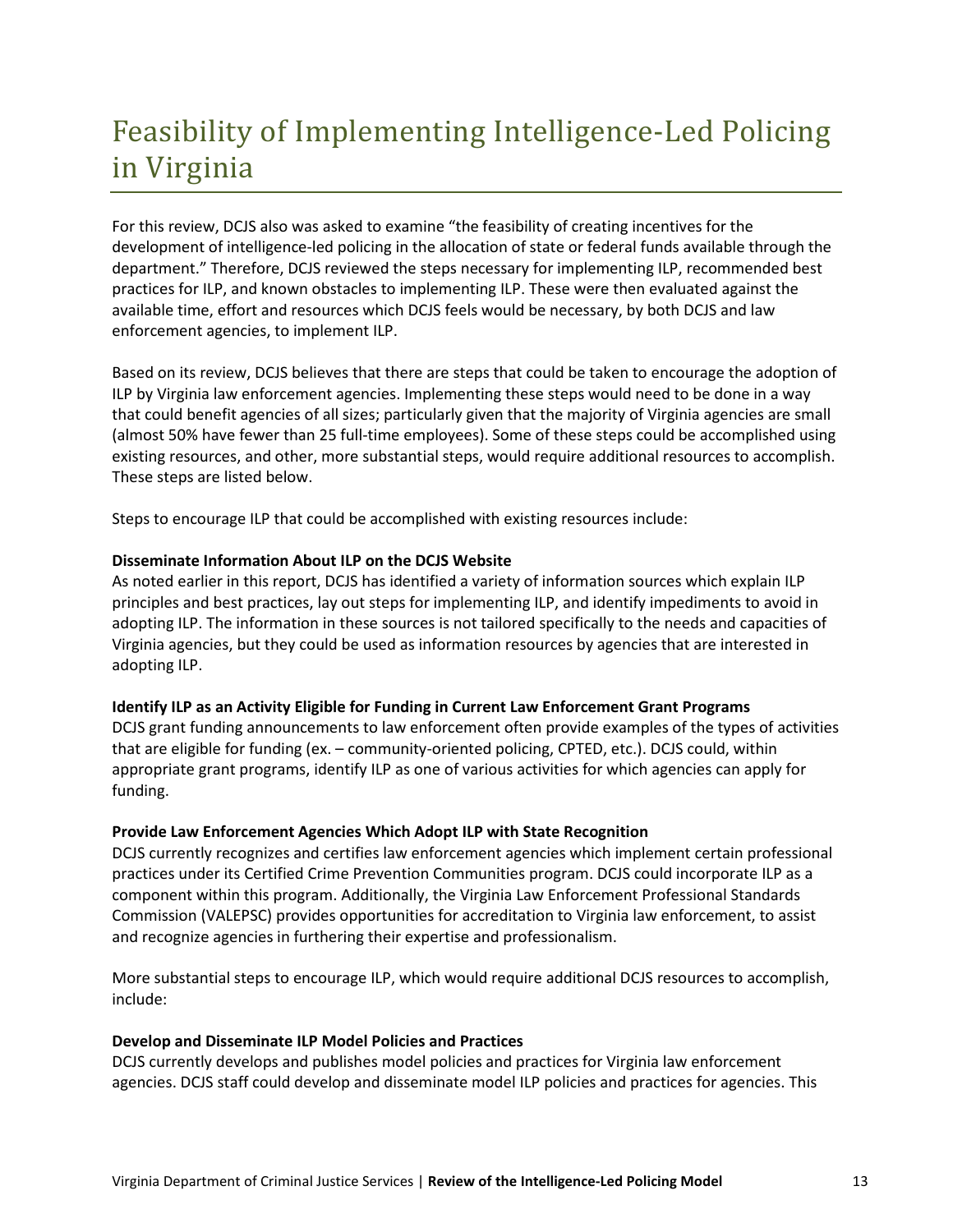would require DCJS staff to spend the time needed to develop Virginia-specific information consistent with how DCJS now does model policies and practices.

#### **Develop and Deliver Training to Agencies on ILP**

DCJS currently develops and delivers training to law enforcement on various topics. DCJS, in partnership with the Virginia Association of Chiefs of Police and the Virginia Sheriffs' Association, could develop and deliver training on ILP. This would require DCJS staff to spend the time needed to develop Virginiaspecific training, and to deliver the training. This could also require the training academies to provide this training, at a time when they are struggling to provide minimum mandated training.

#### **Provide Grant Funds to Agencies Specifically for ILP**

DCJS currently develops grant funding programs for various law enforcement activities. If new funding were made available, DCJS could provide funding to law enforcement agencies specifically for ILP. It would require the staff time to develop the particulars of the program and then administer the program. Grants might be used to pay for trainers or consultants on ILP, or for technology/IT enhancements to support ILP.